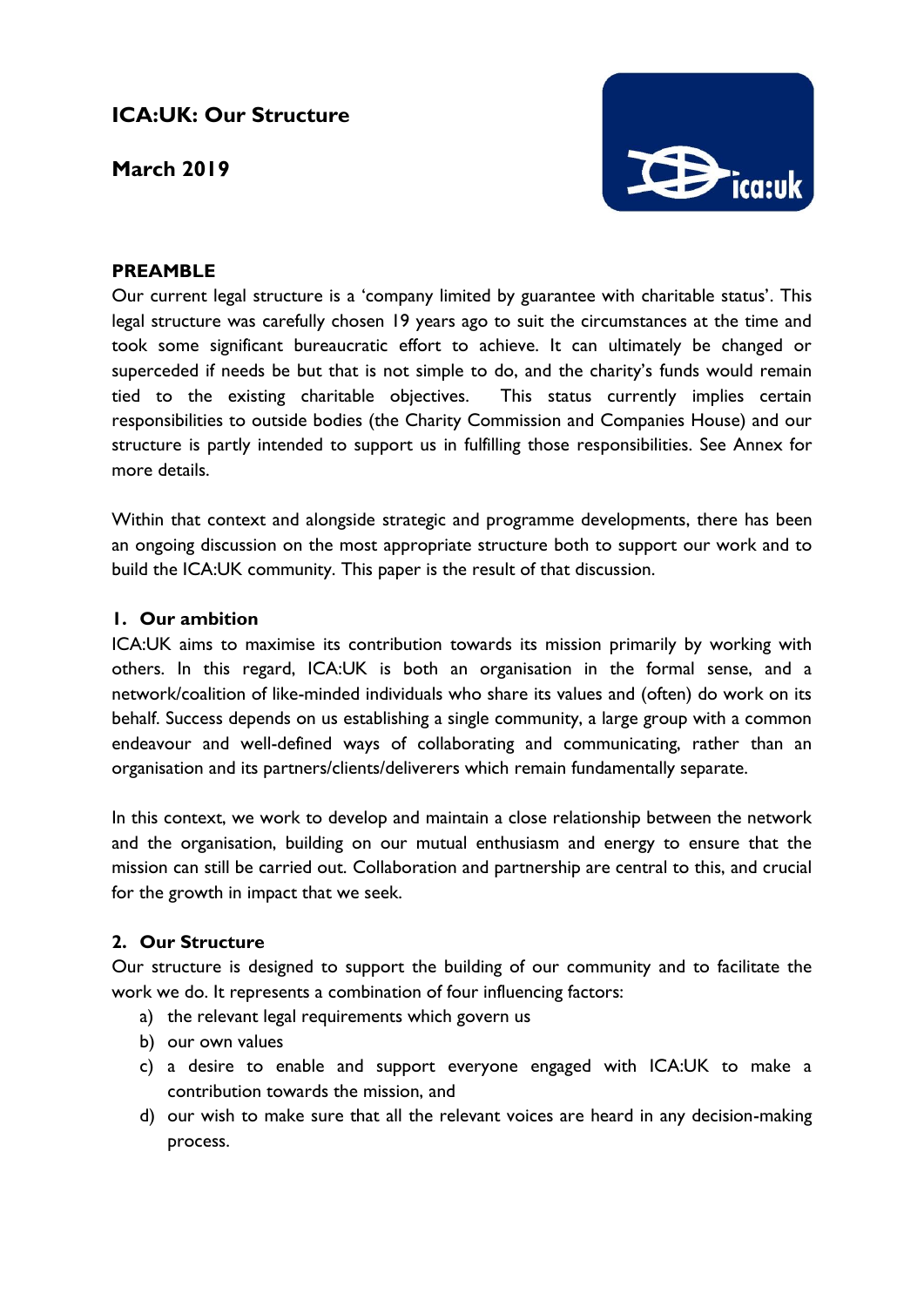#### **3. How we work**

The new structure of ICA:UK is designed to maximise the involvement of the group of people committed to the organisation and its mission, and to give them greater say in the decision-making processes which determine the organisation's direction and priorities.

While **the Board** continues to be the final decision-making body for the organisation in relation to governance (strategy, policies and finance) **the Core Group** will bring together all the key players in the organisation's sphere of influence to provide ideas, develop projects, explore possibilities and formulate ideas and proposals for the Board to sign off.

Once a project is approved, the staff will liaise with the Project Leader (who may already have been identified by the Core Group) to finalise the arrangements for finance and implementation.

In addition to the defined roles of the component parts of our structure, we rely on effective communications within and between the structural and individual elements by:

- Having a communications platform for use within the network
- Incorporating a password-protected area in the new website for Lead ToP Trainers to facilitate their access to resources and to share tips, lessons
- Exploring new forms of partnership for mutual benefit of ICA:UK and third parties

# **4. Core Structural Elements: Definitions, Characteristics and Functions/Roles and Responsibilities**

## **3.1Members**

**Definition**: Members have a key place in the current legal structure. Membership gives the individual the right to vote at General Meetings. Their role is to appoint the Trustees who govern the organisation and make decisions about its funds.

Membership is encouraged for Trustees, Associates engaged with ICA:UK for six months or more, Staff and Core Group Members of ICA:UK. Membership would be voluntary and seen as a privilege and responsibility that usually comes with the signing of any contract or agreement for training / consultancy services which exceeds six months by Board members, Staff, Associates and Core Group members. It would be an agreed part of the relationship and would require a small annual payment by the individual concerned (a minimum of  $E(1)$ , which may be bundled into other fees such as a licence fee.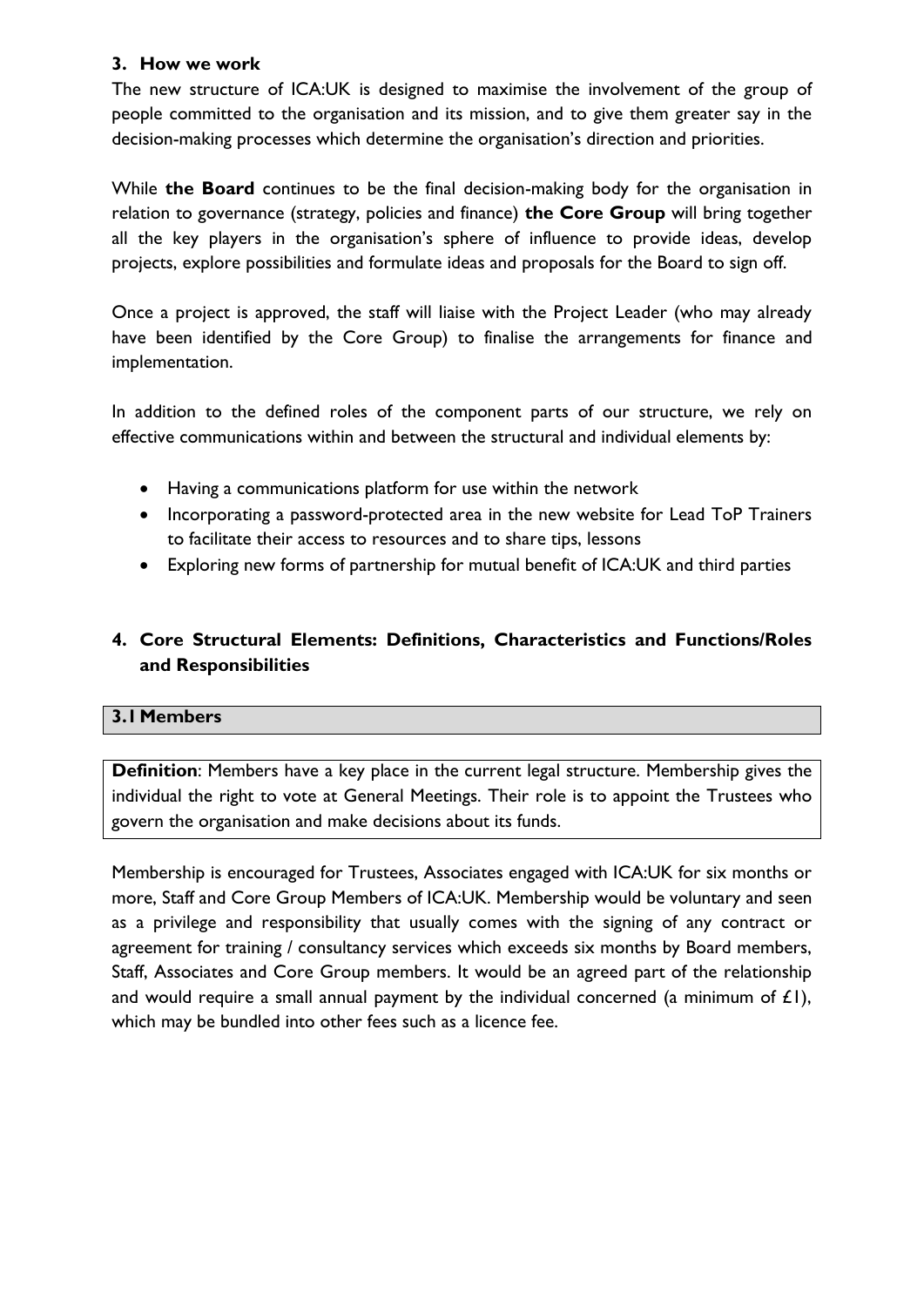## **3.2 ICA:UK Board of Trustees**

**Definition:** Trustees are members of the ICA:UK Board, with roles and responsibilities as set out in the 'Memorandum and Articles of Association: the charity's governing document (see Annex for more detail). Trustees will be involved in Core Group discussions, and provide approval and support for initiatives proposed by the Core Group

### **Board of Trustee Meetings**

The Board meets 4-6 times per year (once per quarter), mostly virtually by teleconference or video-conference and at least once a year face to face. The Chair, who, is chosen from among the Trustees can invite non-trustees to observe and / or participate in discussion but if a vote / decision is required only trustees would vote / decide. Staff members typically attend Trustee meetings.

## **3.3 The Core Group**

**Definition**: An active group of engaged individuals who work actively to create (and deliver) new projects and be more closely involved in the development of the organisation. The Core Group is a Forum for the generation of new ideas, collaborations and products. The members of the Core Group:

- Devise and lead new projects which further ICA:UK's purpose and mission
- Participate in existing projects and programmes
- Enable multiplier effects by linking with, engaging new partners
- Discuss and develop proposals for new initiatives with Board members
- Support the ICA:UK staff and trustees in driving the organisation forward.

Membership of the Core Group is open to ICA:UK Associates (trainers and non-trainers), Board members, staff and stakeholders (people who may bring a particular expertise or connection to the Forum) who agree to work together on a voluntary basis, working actively to create new projects and be more closely involved in the development of the organisation.

Subsequent delivery of planned and approved projects could also be done by Core Group members, but in their capacity as Associates, Board or Staff members. For those not already members, they will normally become Voting Members when joining the Core group.

#### **Meetings**

The Core Group meets as required, perhaps 3-4 times per year (with at least one alongside the AGM).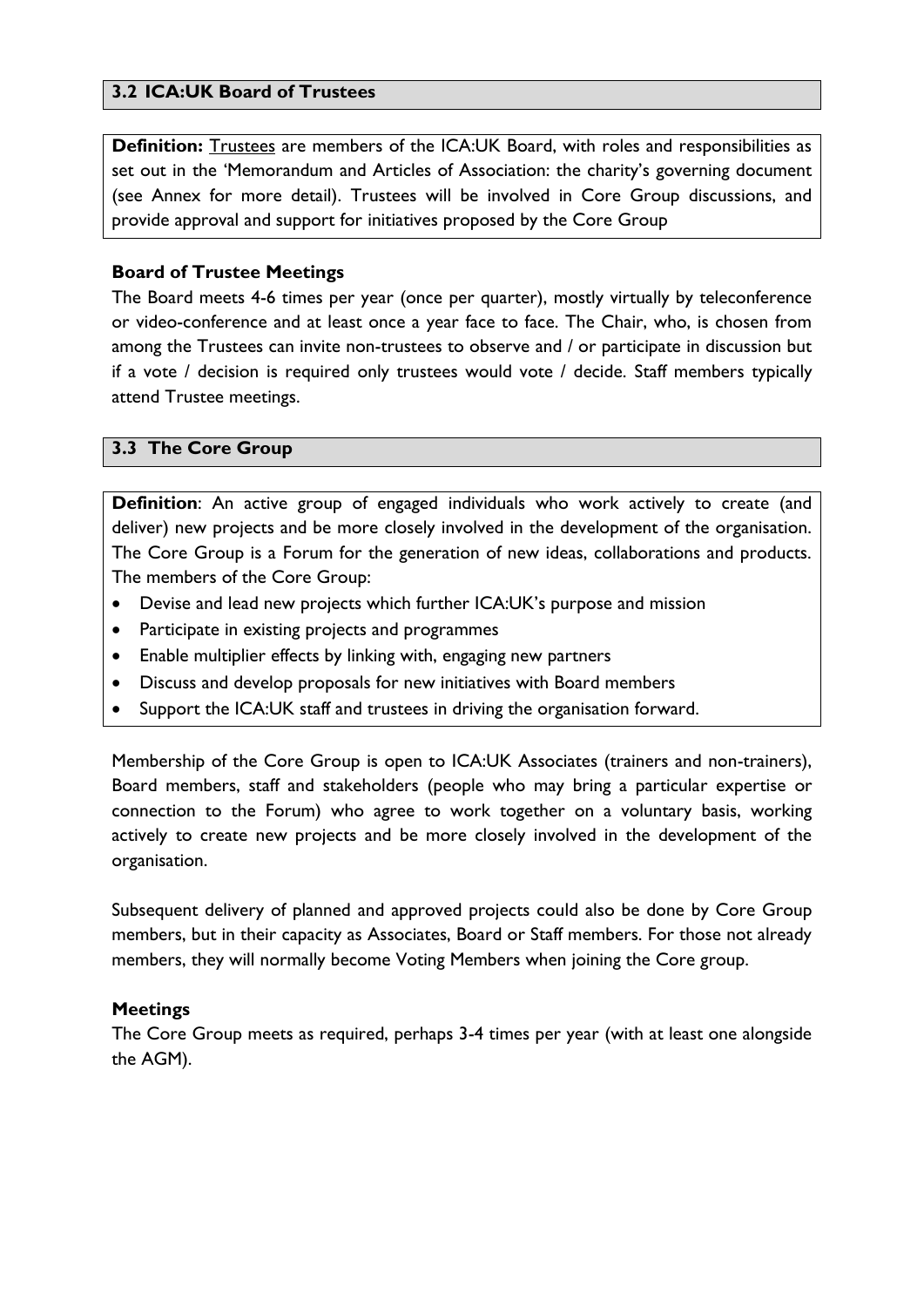#### **3.4 Associates**

**Definition**: Individuals whose commitment and expertise enable them to contribute to the ICA:UK mission through specific activities or pieces of work (often, but not necessarily, paid). Associates who have a contract/role that extends for six months or longer will be invited to join the Core group and be Voting Members. Those with shorter contracts but who wish to join the Core Group will be able to do and will become Voting Members upon joining. They are the prime deliverers of ICA:UK courses and programmes.

There are two types of Associates:

- a) *General* as described above and whose relationship with ICA:UK is governed by agreement (to replace the earlier Freelance Associate Policy)
- b) *Lead ToP trainers* who have successfully completed the ToP Trainers' Journey and subsequently maintained their status. Recognition as a Lead ToP Trainer comes with the signing of an annual Agreement with ICA:UK to affirm their status and govern their practice.

#### **3.4 Staff**

**Definition**: Individuals employed by ICA:UK. Voting Members of ICA:UK after the contract is signed, if willing. Terms and policies are set out in the Employee Handbook.

- Accountable for implementation of decisions made by the ICA:UK Board
- Undertake the day-to-day management and practical delivery of the organisation's activities
- Manage and monitor the organisation's finances
- Support the organisation's core activities
- Support the functioning of the Board and Core Group, including implementing and/or monitoring decisions made

#### **3.5Friends**

**Definition:** Friends of ICA:UK is open to everyone who supports ICA:UK's purpose, values and work and wants to be part of a community supporting that. There is currently no legal role in the charity. It is possible to be a Friend as well as a member or trustee.

This includes Associates who have agreements of less than six months. In return, this community of friends will be updated on latest developments, be invited to become more involved, attend ICA:UK events (virtual or in person), etc. It is proposed that Friends be requested to contribute a minimum of  $£20/$ annum, or  $£30$  for a couple. For those who wish to donate more, they will be offered the opportunity to designate their donation towards a specific programme or activity.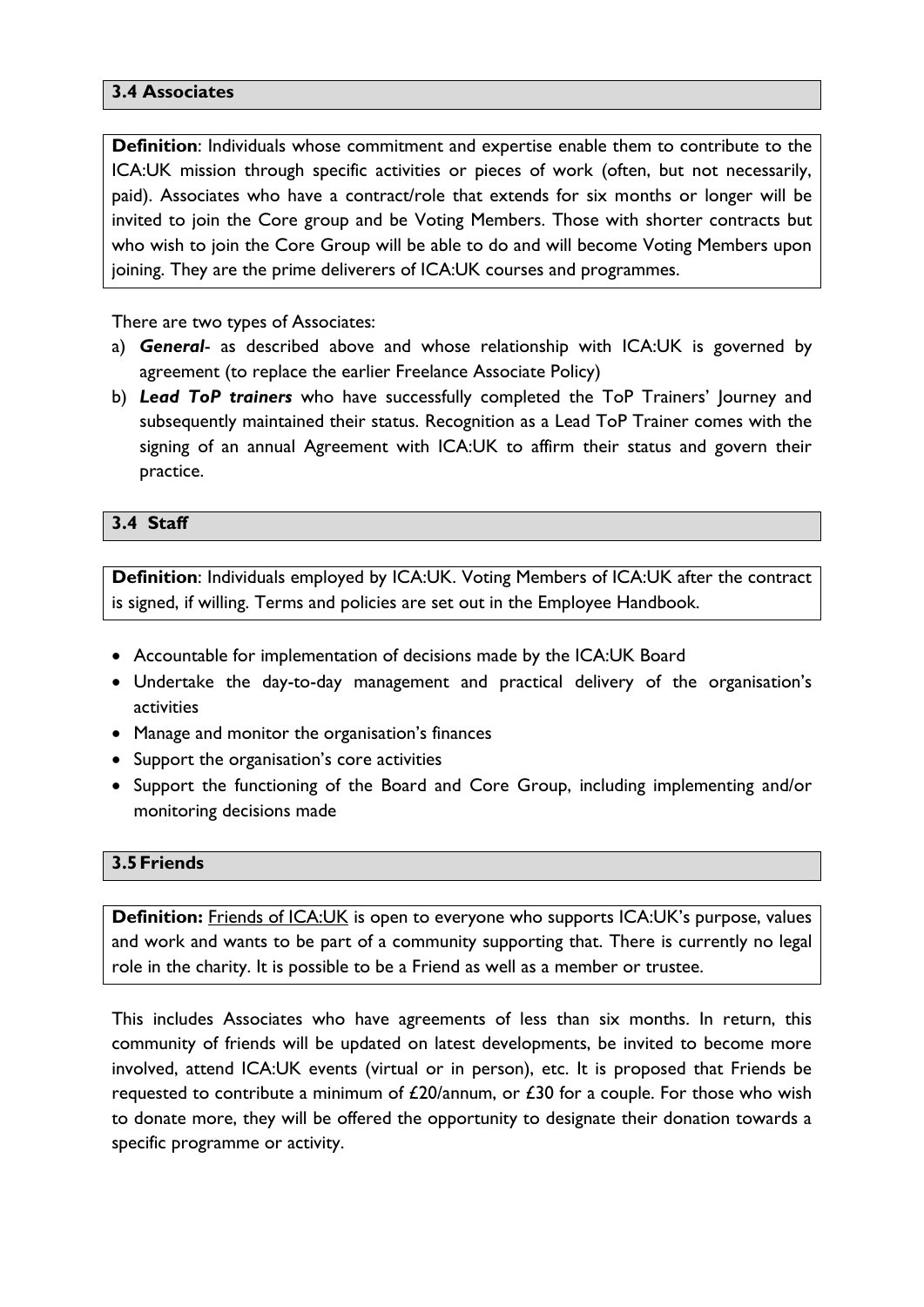With their agreement this category can include Sponsors of the Village Volunteers programme and the Tujiendeleze Youth Trust Fund, who will continue to receive the Village Volunteers Newsletter twice a year, thus providing some accountability for how their donations are being spent.

# **3.7 Partners**

**Definition**: Organisations, networks and groups whose purpose and values are in alignment with ICA:UK who work with us on project(s) of mutual interest and benefit for a period of time. This includes fellow members of the ICA International network.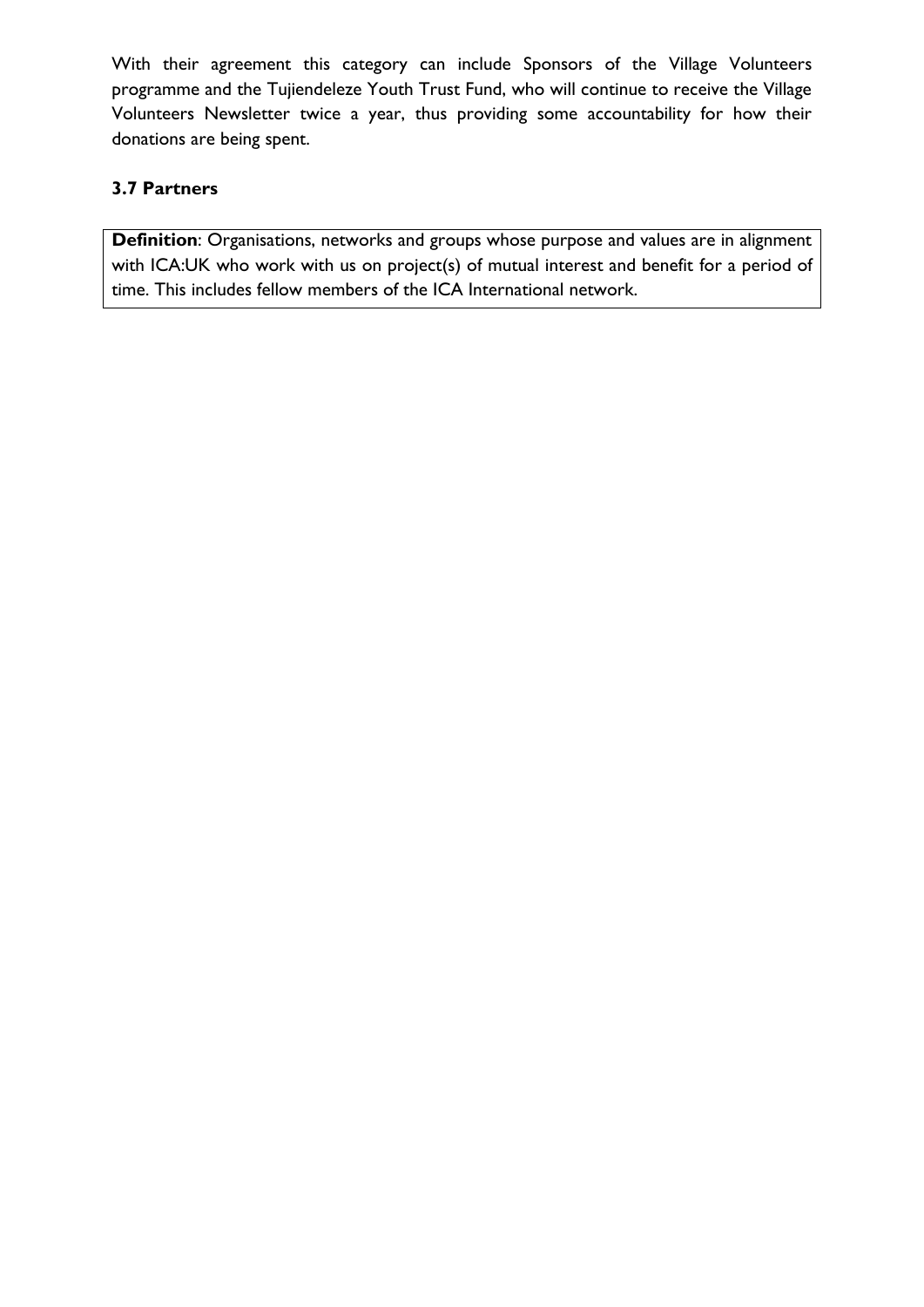## **ANNEX 1: Legal Requirements**

The functioning of the Board, election and terms of Board members, their roles and responsibilities are laid out in the Memorandum and Articles of ICA:UK, as approved by both Companies House and the Charity Commission. Trustees are also ICA:UK company directors and their contacts are submitted to both regulators and their names are normally published on both websites.

## **Trustees**

- 1. Trustees exercise all the powers of the charity, such as entering into contracts, spending money and employing staff.
- 2. Trustees are normally elected by members of ICA:UK at the Annual General Meeting and serve for a three-year term (which can be extended if agreed by the members).
- 3. Trustees can be drawn from within and beyond the ICA:UK Members and Friends but should become voting members on election.
- 4. Three trustees are required for a quorum but at a minimum there must be two trustees, and the last two cannot resign until arrangements are made to appoint a new trustee or trustees.
- 5. Trustees have a lot of power and that is why an engaged membership is important, as members should only appoint fit and proper trustees.
- 6. Trustees are volunteers and should not have financial interests in the decisions they make, [although they may take on training roles for ICA:UK and therefore should exclude themselves from voting on matters which could be seen to alter the focus of the training programme in their favour.]
- 7. Trustees have the power to bring additional Trustees on to the Board for a temporary period, for example to fill a sudden vacancy or to bring in expertise required for a specific task. Any temporary Trustees would not stay as trustee beyond an AGM without the agreement of Members
- 8. Trustees are accountable to the Charity Commission and Companies House for fulfilling the necessary requirements of our registration (including the submission of the annual returns, holding an AGM, etc.)
- 9. Trustees are accountable to the members for the organisation's wellbeing and direction
- 10. Trustees are responsible for organisational finance, deciding on investments in projects, staff etc. [The Chair and Treasurer have a routine role as bank account signatories, checking and authorising payments via online banking.]
- 11. Trustees take care of significant HR issues (recruitment, termination, discipline), including supervision of the Director
- 12. Trustees define and approve organisational policies, e.g. Health and Safety, Diversity, Safeguarding, financial procedures
- 13. Trustees are guardians of the organisational mission and values

N.B. Failure to comply with Charity and Company regulations (as appropriate for organisational size) can lead to sanctions such as being disqualified from being a company director or trustee in other organisations.